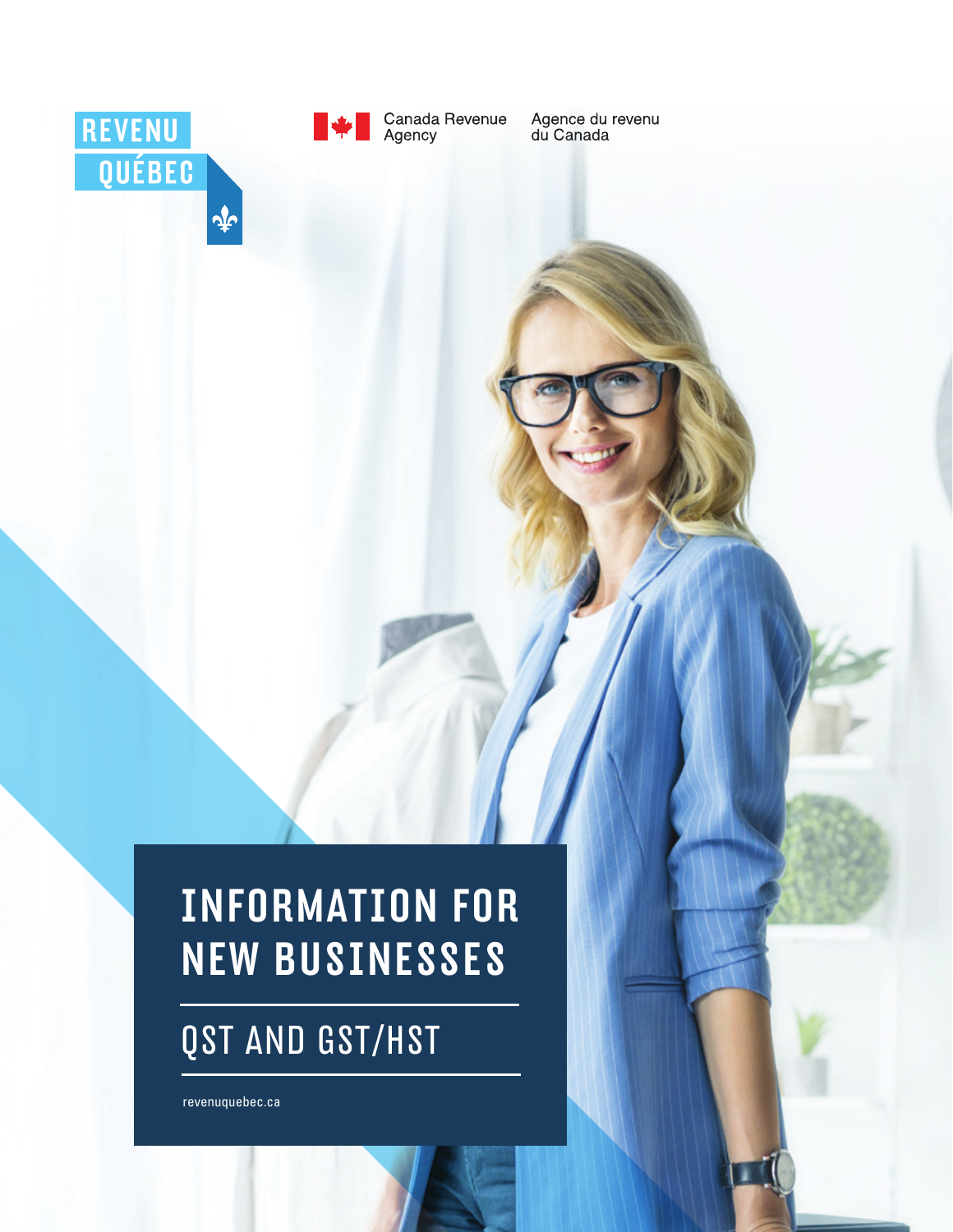# QST AND GST/HST

#### **Registering for GST/HST and QST**

Unless you are a small supplier,<sup>1</sup> you must register for the GST/HST if you carry on commercial activities in Canada and for the QST if you carry on commercial activities in Québec. If you are a small supplier, registration is optional.

You can register by:

- using the Register a New Business online service available at [revenuquebec.ca](http://www.revenuquebec.ca/en/);
- contacting us as shown on the back of this document;
- filing an *Application for Registration* (LM-1-V), which is also available on our website.

#### **Collecting GST/HST and QST**

• Once you are registered for the GST/HST and the QST, you must collect the taxes on every taxable sale you make.

#### **Sales in Québec**

- You must collect the GST (5%) and the QST (9.975%) on every taxable sale you make.
- You must calculate the GST and the QST on the selling price.

| <b>Example</b><br>Sale of a taxable item: |           |          |
|-------------------------------------------|-----------|----------|
| Item                                      |           | \$100.00 |
| $GST (1100 \times 5%)$                    | $\pm$     | \$5.00   |
| $QST$ (\$100 $\times$ 9.975%)             | $\pm$     | \$9.98   |
|                                           | $Total =$ | \$114.98 |

- When you make a taxable sale, you must inform your customer that you are charging the GST and QST.
- See document IN-203-V, General Information Concerning the QST and the GST/HST, for the specific rules for collecting GST and QST and the information to include in your invoices and other supporting documents.

#### **Sales in Canada outside Québec**

- You must apply the rules respecting the GST or the HST, depending on the province in which the sale is made. The HST applies in New Brunswick, Newfoundland and Labrador, Nova Scotia, Ontario and Prince Edward Island. Go to our website for the HST rate in each.
- You must keep sufficient proof that the sale was made outside Québec (such as the carrier's bill of lading).

#### **Sales outside Canada**

- Generally speaking, you do not have to collect tax on sales made outside Canada.
- You must keep sufficient proof that the sale was made outside Canada (such as proof of delivery or export documentation).

#### **Recovering the GST/HST and QST**

- As a registrant, you can generally claim input tax credits (ITCs) and input tax refunds (ITRs) for the GST/HST and QST paid on goods and services purchased for your business activities.
- In order for you to claim ITCs and ITRs, certain information must appear on your suppliers' invoices. For more information, see IN-203-V.
- When the GST and the QST are included in the price, the amount of the taxes you paid can be determined as follows:

 $GST =$  selling price including taxes  $\times$  5/114.975

 $\text{QST}$  = selling price including taxes  $\times$  9.975/114.975

<sup>1.</sup> You are considered a small supplier if your taxable sales (including zero-rated sales and sales by your associates) for a given calendar quarter or the four preceding calendar quarters are \$30,000 or less. In some cases, you may have to register even if you meet the small supplier requirements. For more information, see document IN-202-V, Registering with Revenu Québec.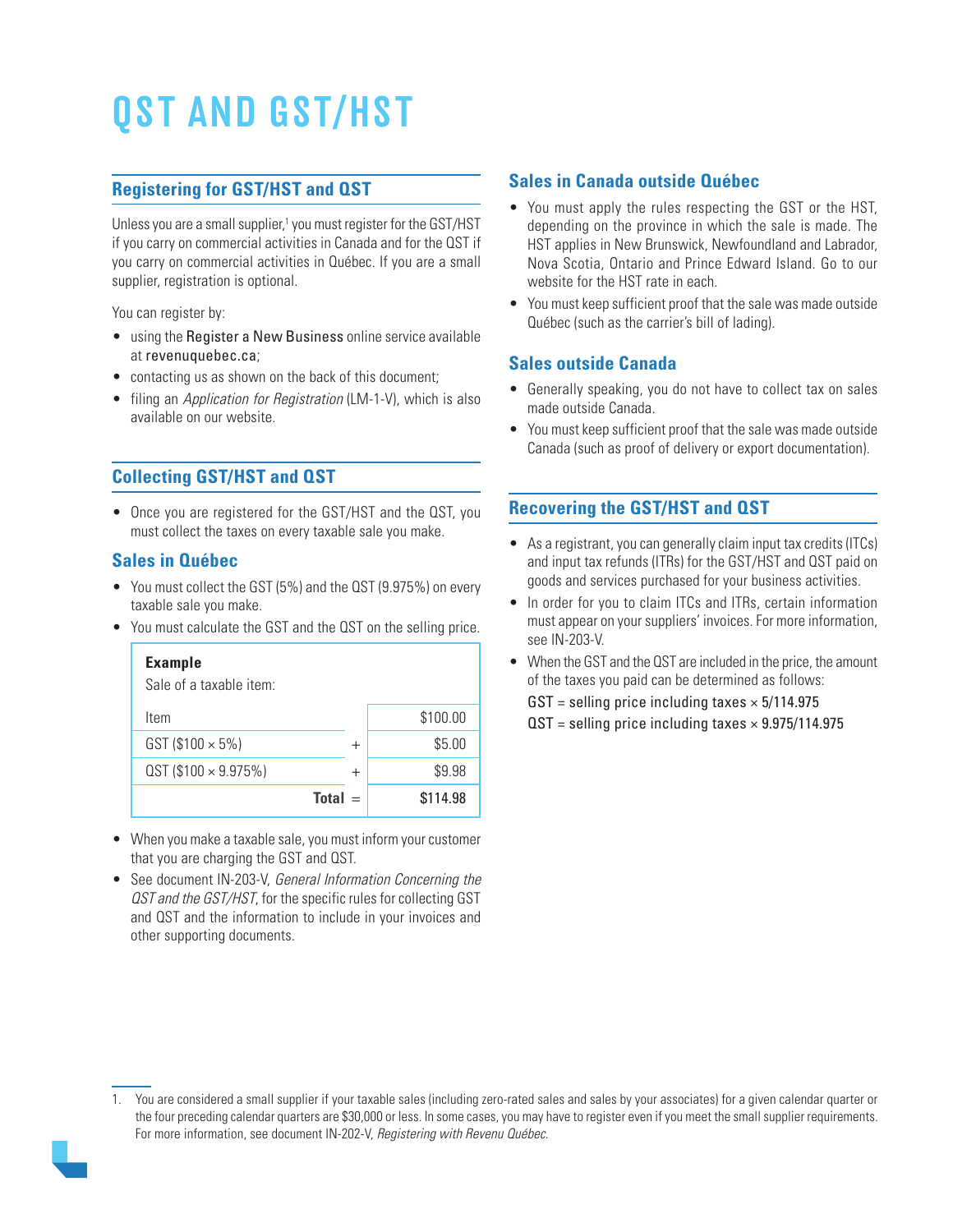#### **Filing GST/HST and QST returns**

• As shown in the table below, the GST/HST and QST filing frequency is based on your and your associates' estimated total annual taxable sales in Canada. You can choose a filing frequency when you register the business or change it at any time by filing form FP-2620-V, Election Respecting the GST/HST and QST Reporting Period.

| Annual<br>taxable sales       | Filing<br>frequency | Filing deadline                                                                                                                                                                                       |  |
|-------------------------------|---------------------|-------------------------------------------------------------------------------------------------------------------------------------------------------------------------------------------------------|--|
| \$1,500,000<br>or less        | Yearly              | General rule:<br>Three months after the last<br>day of the reporting period.<br>Sole proprietorships:<br>June 15, if the fiscal period<br>ends on December 31<br>Payment must be made<br>by April 30. |  |
| \$1,500,001 to<br>\$6,000,000 | Quarterly           |                                                                                                                                                                                                       |  |
| More than<br>\$6,000,000      | Monthly             | One month after the last day<br>of the reporting period.                                                                                                                                              |  |

- In your return, subtract your ITCs and ITRs from the GST/HST and QST you are reporting. If the result is positive, you have a balance due. If it is negative, you are entitled to a refund.
- You must file your return and make your payment by the deadline. You have to file a return even if your balance is nil.
- You can file your return and make your payment using our online services, clicSÉQUR express, authorized software or your financial institution's online payment service (only if you can file your return and pay your balance due in a single transaction). You can also pay at your financial institution using the remittance slip or mail us the slip and a cheque using the return envelope included with the return. Be sure to write your GST/HST and QST registration numbers on the cheque.
- If your business's total annual taxable sales in Canada exceed \$1,500,000, you must file your return electronically.
- Payments of \$50,000 or more must be made through a financial institution.
- You still have to file your GST/HST and QST return by the deadline even if you did not receive it or misplaced it. In this case, call us at one of the numbers on the back of this document.
- If you are mailing your return, **do not change** the information pre-printed on it. If corrections need to be made, contact us for instructions.
- If you expect your worldwide taxable sales to be less than \$400,000 (including GST and HST) for GST purposes or less than \$418,952 (including QST) for QST purposes, it may be to your advantage to use the Quick Method of Accounting (restrictions apply). For more information, see IN-203-V or the Tax Reduction Calculator available on our website. To use the Quick Method to calculate GST/HST and QST, you must file form FP-2074-V, Election or Revocation of Election Respecting the Quick Method of Accounting.

#### **Additional information**

- As a registrant, you must keep track of the tax collected and paid in the course of your business activities. You must also keep your registers and the documents substantiating them for six years after the last year they concern.
- Be sure to include your GST/HST account number and your QST identification and file numbers in all correspondence you send us.
- You must keep a copy of all documents you send us.
- You must always sign the documents you send us. To authorize someone else (such as your accountant) to sign documents in order to make changes to or access information about your file, file form MR-69-V, Authorization to Communicate Information or Power of Attorney.
- To cancel or modify your registration, file form LM-1.A-V, Request for Cancellation or Variation of Registration.
- If your business status changes (for example, from sole proprietorship to corporation), you must apply for a new GST/HST account number and new QST identification and file numbers. You must also cancel the previous entity's registration.